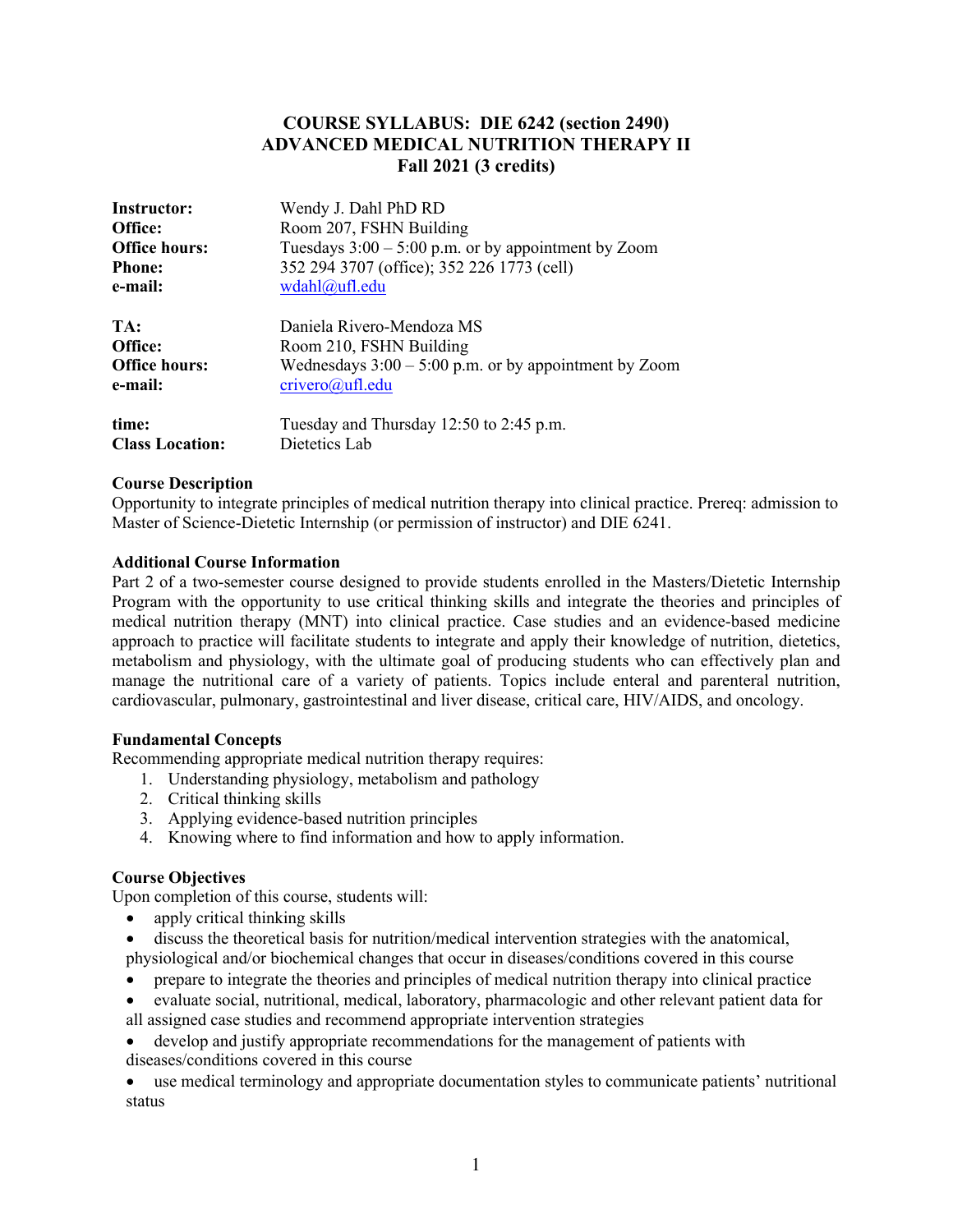- use and critique medical/nutrition reference materials and begin to build a professional library
- practice the process of providing nutritional care based on an evidence-based approach
- develop problem-solving skills
- give and receive constructive feedback

## **Required Resource Materials**

- Nelms M, Sucher KP, Lacey K. Nutrition Therapy and Pathophysiology  $4<sup>th</sup>$  Ed. Cengage Learning. 2019 or similar textbook
- Medical nutrition reference handbook, "black book". This is a pocket-sized reference for information to be used in clinical practice. It could be a self-made, purchased reference or electronic.
- Extensive outside readings assigned from journals including: JPEN, JAND, AJCN, BJN, etc.

## **Recommended Resource Materials/Online Access**

• Medical dictionary, medical abbreviations, laboratory values, food composition, pharmacology reference

## **Expectations for Classroom Discussions**

This is a graduate course and, therefore, class discussions build on information learned in undergraduate nutrition and disease, physiology, biochemistry, and metabolism. You will be expected to review your undergraduate material and read assigned material before coming to class.

## **Class Attendance and Demeanor**

Due to the practical nature of the lecture material and the problem-solving skills developed during the classes, material presented and discussed during class cannot be replaced with assigned readings, therefore class attendance is required. Students are expected to attend all class sessions, arrive on time and be present for the entire class. For more information about attendance and excused absences please see: **https://catalog.ufl.edu/UGRD/academic-regulations/attendance-policies.** Please, notify the instructor about your situation as soon as possible, leaving a message if necessary (by text message, email or voice mail). Students are expected to show courtesy to their classmates, instructors and guest speakers by silencing cell phones before the class begins and refraining from engaging in activities such as checking social media/emails during classes.

Our class sessions may be audio-visually recorded for students in the class to refer back and for enrolled students who are unable to attend live. Students who participate with their camera engaged or utilize a profile image are agreeing to have their video or image recorded. If you are unwilling to consent to have your profile or video image recorded, be sure to keep your camera off and do not use a profile image. Likewise, students who un-mute during class and participate orally are agreeing to have their voices recorded. If you are not willing to consent to have your voice recorded during class, you will need to keep your mute button activated and communicate exclusively using the "chat" feature, which allows students to type questions and comments live. The chat will not be recorded or shared. As in all courses, unauthorized recording and unauthorized sharing of recorded materials is prohibited.

If you experience technical/connection issues during class, you are advised to contact the instructor at 352 226 1773.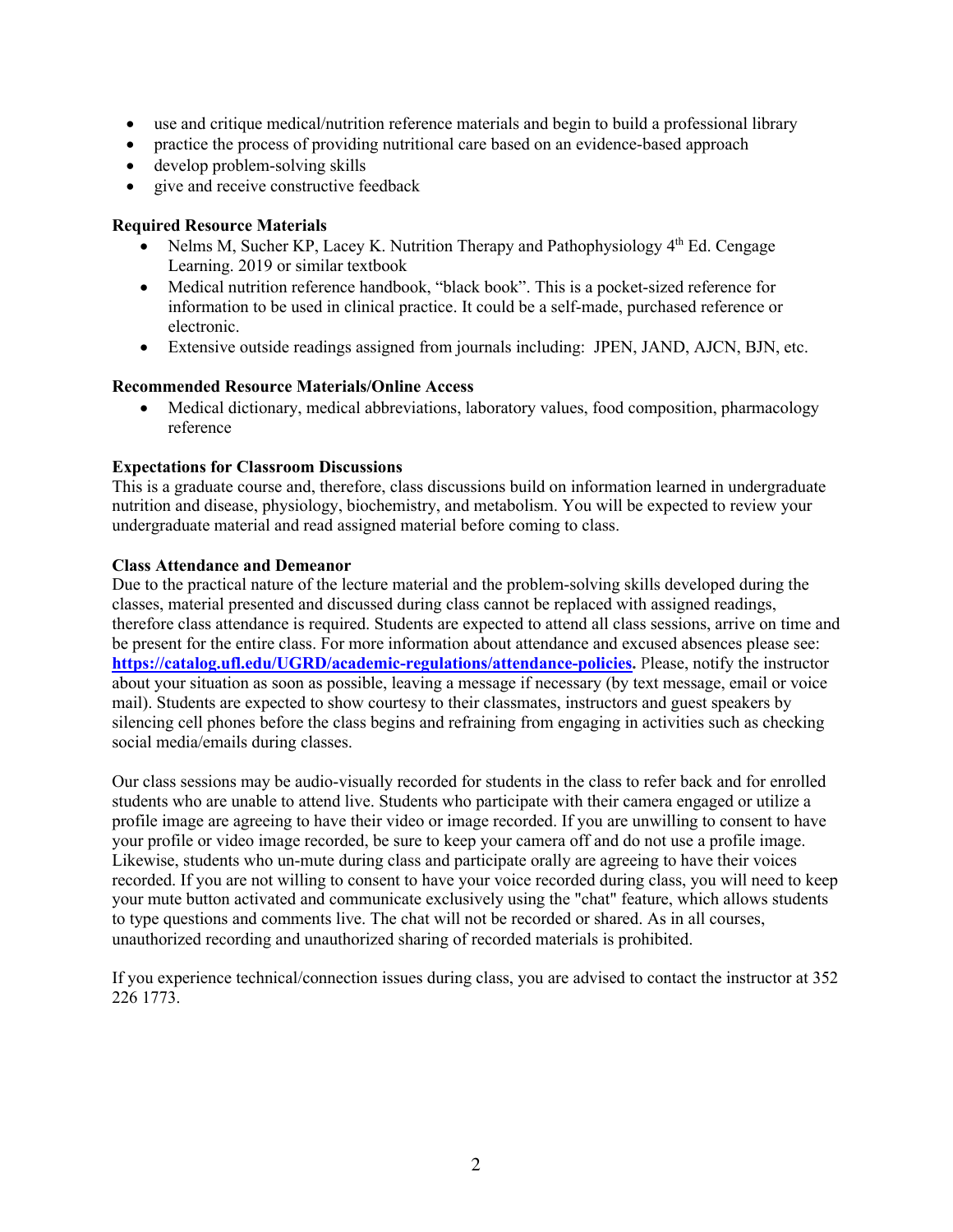#### **Student Evaluation**

*Each year assignments are returned to students. You may want to keep your work to prepare for clinical rotations or the registration exam. Please do not give these items to future students in this class. Do not review students' work from previous years.* Grades will not be curved. Students receiving a grade less than a B will not be allowed to advance to the Dietetic Internship.

| <b>Distribution of points</b> (Assignments will be posted on Canvas): |           |
|-----------------------------------------------------------------------|-----------|
| Evidenced-based MNT Presentations (3 at 25 points each)               | 75        |
| Hot Topics in MNT (5 at 5 points each)                                | 25        |
| 25-word summaries (5 at 5 points each)                                | 25        |
| Home Enteral Patient Assignment                                       | 25        |
| Diet Counseling Reflection (2 at 25 points each)                      | 50        |
| Worksheets (3 at 25 points each)                                      | 75        |
| Professional Writing                                                  | 100       |
| <b>Formulary Debate</b>                                               | 50        |
| <b>MNT</b> Calculation Exam                                           | 25        |
| Formulary Summaries and Conclusion                                    | <u>50</u> |
| <b>Total</b>                                                          | 500       |
|                                                                       |           |

#### **Grading Scale**

| <b>Points</b> | <b>Percentages</b> | Grade     | <b>Points</b> | Percentages | Grade |
|---------------|--------------------|-----------|---------------|-------------|-------|
| 467-500       | $93.4 - 100\%$     |           | 367-382       | 73.4-76.4%  |       |
| 450-466       | $90 - 93.2\%$      | A –       | 350-366       | 70-73.2%    | $C$ - |
| 433-449       | 86.6-89.8%         | $B+$      | 333-349       | 66.6-69.8%  | $D+$  |
| 417-432       | 83.4-86.4%         | В         | 316-332       | 63.2-66.4%  | D     |
| 400-416       | $80 - 83.2\%$      | В-        | 300-315       | $60 - 63%$  | D-    |
| 383-399       | 76.6-79.8%         | $C_{\pm}$ | <300          | $\leq 60\%$ | E.    |

#### **Grades and Grade Points**

For information on current UF policies for assigning grade points, see link to the university grades and grading policies.

#### **Attendance and Make-Up Work**

Requirements for class attendance and make-up exams, assignments and other work are consistent with university policies. Click here to read the university attendance policies.

#### **Online Course Evaluation Process**

Students are expected to provide professional and respectful feedback on the quality of instruction in this course by completing course evaluations online via GatorEvals. Guidance on how to give feedback in a professional and respectful manner is available at https://gatorevals.aa.ufl.edu/students/. Students will be notified when the evaluation period opens and can complete evaluations through the email they receive from GatorEvals, in their Canvas course menu under GatorEvals, or via https://ufl.bluera.com/ufl/. Summaries of course evaluation results are available to students at https://gatorevals.aa.ufl.edu/publicresults/.

#### **Academic Honesty**

UF students are bound by The Honor Pledge which states, "We, the members of the University of Florida community, pledge to hold ourselves and our peers to the highest standards of honor and integrity by abiding by the Honor Code. On all work submitted for credit by students at the University of Florida, the following pledge is either required or implied: "On my honor, I have neither given nor received unauthorized aid in doing this assignment." The Conduct Code specifies a number of behaviors that are in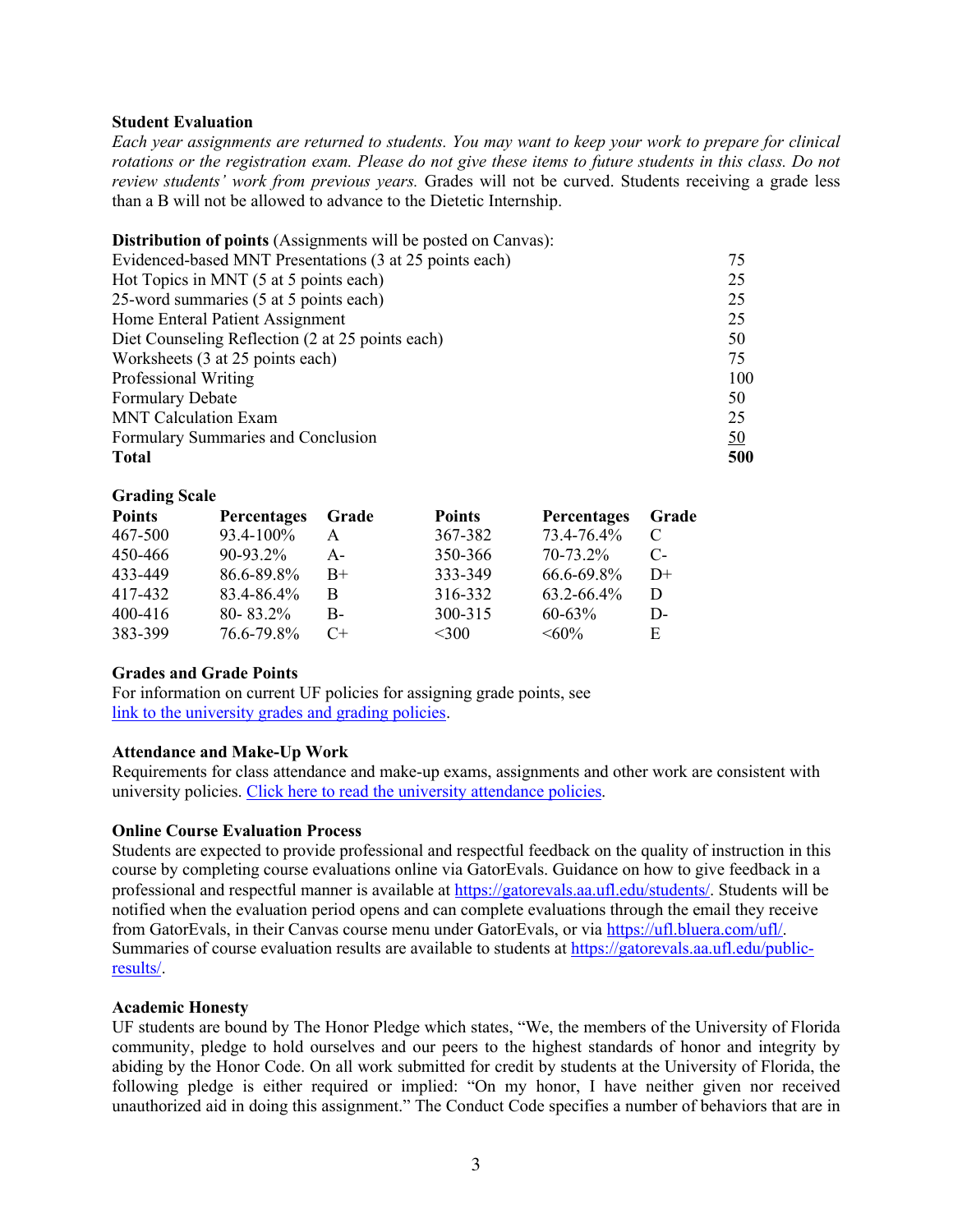violation of this code and the possible sanctions. Click here to read the Conduct Code. If you have any questions or concerns, please consult with the instructor or TAs in this class.

It is assumed that you will complete all work independently in each course unless the instructor provides explicit permission for you to collaborate on course tasks (e.g., assignments, papers, quizzes, exams). Furthermore, as part of your obligation to uphold the Honor Code, you should report any condition that facilitates academic misconduct to appropriate personnel. It is your individual responsibility to know and comply with all university policies and procedures regarding academic integrity and the Student Honor Code. Violations of the Honor Code at the University of Florida will not be tolerated. Violations will be reported to the Dean of Students Office for consideration of disciplinary action.

#### **Software Use**

All faculty, staff and students of the university are required and expected to obey the laws and legal agreements governing software use. Failure to do so can lead to monetary damages and/or criminal penalties for the individual violator. Because such violations are also against university policies and rules, disciplinary action will be taken as appropriate.

#### **In-Class Recording**

Students are allowed to record video or audio of class lectures. However, the purposes for which these recordings may be used are strictly controlled. The only allowable purposes are (1) for personal educational use, (2) in connection with a complaint to the university, or (3) as evidence in, or in preparation for, a criminal or civil proceeding. All other purposes are prohibited. Specifically, students may not publish recorded lectures without the written consent of the instructor.

A "class lecture" is an educational presentation intended to inform or teach enrolled students about a particular subject, including any instructor-led discussions that form part of the presentation, and delivered by any instructor hired or appointed by the University, or by a guest instructor, as part of a University of Florida course. A class lecture does not include lab sessions, student presentations, clinical presentations such as patient history, academic exercises involving solely student participation, assessments (quizzes, tests, exams), field trips, private conversations between students in the class or between a student and the faculty or lecturer during a class session.

Publication without permission of the instructor is prohibited. To "publish" means to share, transmit, circulate, distribute, or provide access to a recording, regardless of format or medium, to another person (or persons), including but not limited to another student within the same class section. Additionally, a recording, or transcript of a recording, is considered published if it is posted on or uploaded to, in whole or in part, any media platform, including but not limited to social media, book, magazine, newspaper, leaflet, or third-party note/tutoring services. A student who publishes a recording without written consent may be subject to a civil cause of action instituted by a person injured by the publication and/or discipline under UF Regulation 4.040 Student Honor Code and Student Conduct Code.

#### **Services for Students with Disabilities**

The Disability Resource Center coordinates the needed accommodations of students with disabilities. This includes registering disabilities, recommending academic accommodations within the classroom, accessing special adaptive computer equipment, providing interpretation services and mediating facultystudent disability related issues. Students with disabilities who experience learning barriers and would like to request academic accommodations should connect with the disability Resource Center. Click here to get started with the Disability Resource Center. It is important for students to share their accommodation letter with their instructor and discuss their access needs, as early as possible in the semester.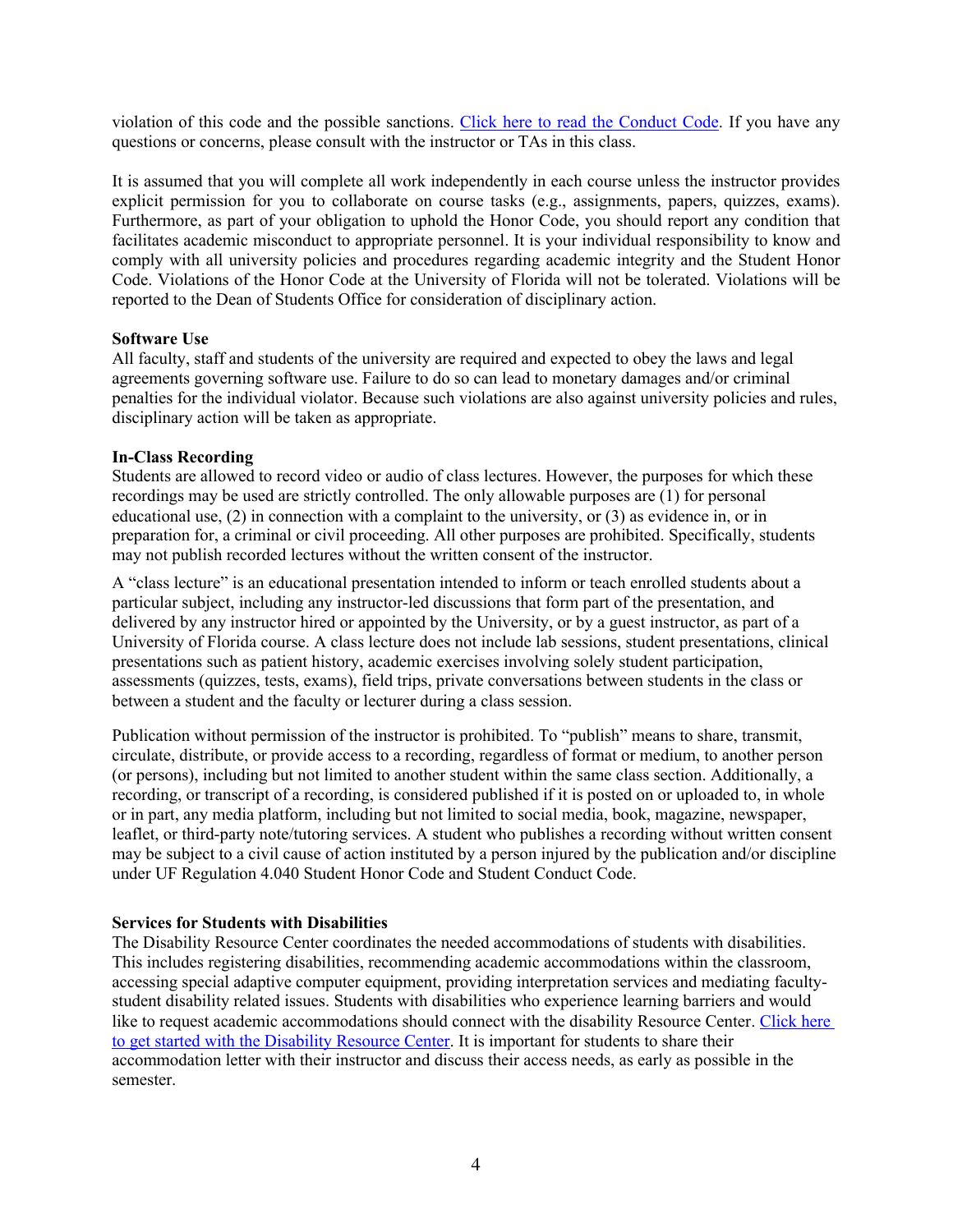## **Campus Helping Resources**

Health and Wellness

*U Matter, We Care*: If you or someone you know is in distress, please contact umatter@ufl.edu, 352-392-1575, or visit U Matter, We Care website to refer or report a concern and a team member will reach out to the student in distress.

*Counseling and Wellness Center*: Visit the Counseling and Wellness Center website or call 352- 392-1575 for information on crisis services as well as non-crisis services.

*Student Health Care Center*: Call 352-392-1161 for 24/7 information to help you find the care you need, or visit the Student Health Care Center website.

*University Police Department*: Visit UF Police Department website or call 352-392-1111 (or 9-1- 1 for emergencies).

*UF Health Shands Emergency Room / Trauma Center:* For immediate medical care call 352-733- 0111 or go to the emergency room at 1515 SW Archer Road, Gainesville, FL 32608; Visit the UF Health Emergency Room and Trauma Center website.

*GatorWell Health Promotion Services*: For prevention services focused on optimal wellbeing, including Wellness Coaching for Academic Success, visit the GatorWell website or call 352-273- 4450.

Academic Resources

*E-learning technical support*: Contact the UF Computing Help Desk at 352-392-4357 or via email at helpdesk@ufl.edu.

*Career Connections Center*: Reitz Union Suite 1300, 352-392-1601. Career assistance and counseling services.

*Library Support*: Various ways to receive assistance with respect to using the libraries or finding resources.

*Teaching Center*: Broward Hall, 352-392-2010 or to make an appointment 352- 392-6420. General study skills and tutoring.

*Writing Studio:* 2215 Turlington Hall*,* 352-846-1138. Help brainstorming, formatting, and writing papers.

*Student Complaints On-Campus*: Visit the Student Honor Code and Student Conduct Code webpage for more information.

*On-Line Students Complaints*: View the Distance Learning Student Complaint Process.